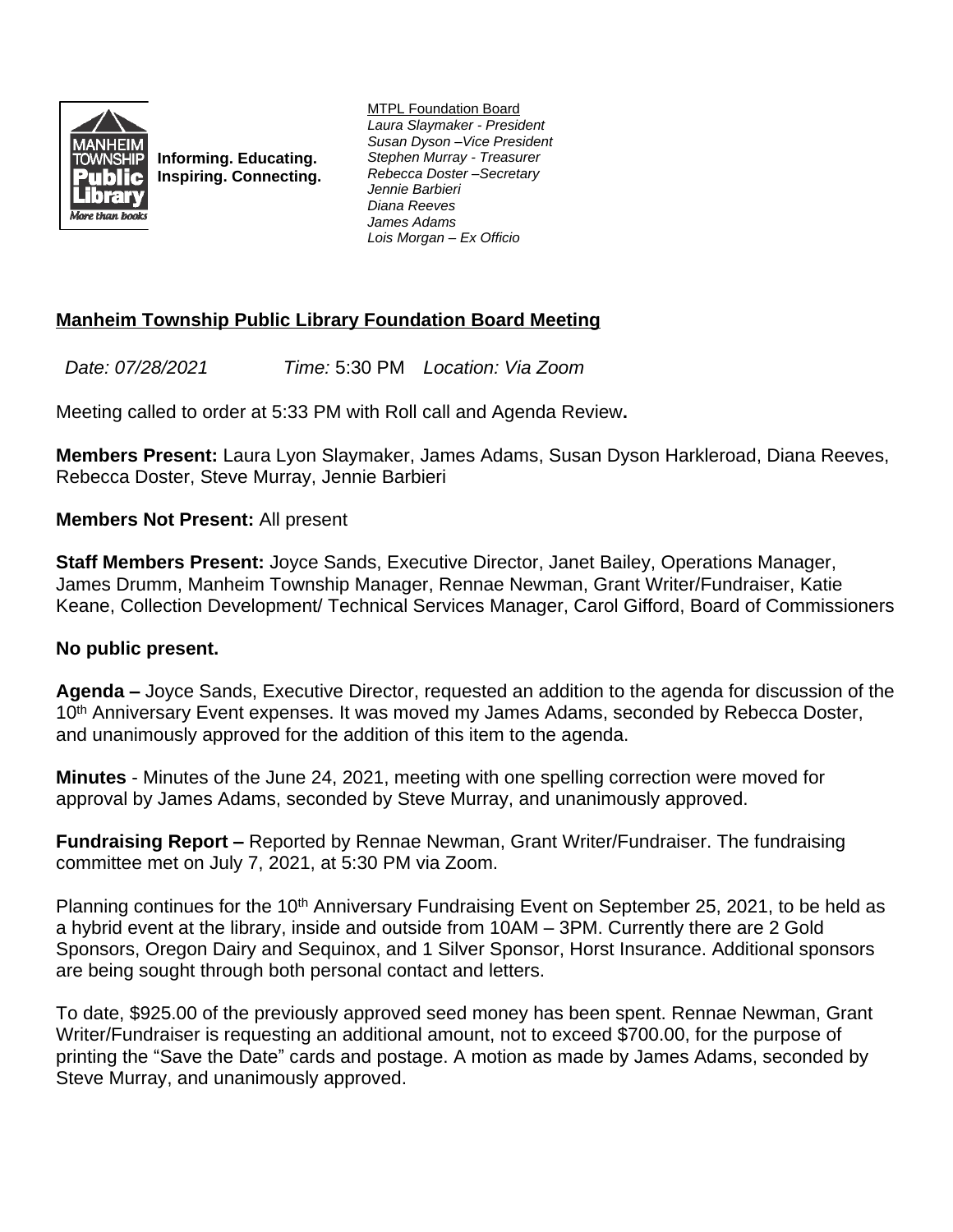Plans for the event are continuing as originally organized and the plans and any concerns from COVID will be addressed if necessary.

Currently there are 4 food trucks contracted by the event coordinators, MJ Squad. The contract states "rain or shine". All performers scheduled at this time would perform outdoors if required.

The event information is currently on the MTPL Website.

The committee will meet again on August 4, 2021, at 5:30 PM via Zoom.

**Staff Report –** Katie Keane, Collection Development and Technical Services Manager, presented a demonstration of the new Playaway Launchpads, available for circulation. The library received 15 Launchpads from the Library System of Lancaster County that were purchased with CARES Act funds. These were added to the library's existing collection. Currently there are several types of Wonderbooks Playaway products available to patrons:

Wonder Books: Print books with ready-to-play audiobook inside

Playaway Audiobooks: Audiobook devices which can be used with earphones or a carjack Playaway Views: Movie players

Playaway Launchpads: Touchscreen tablets, loaded with games for both entertainment and educational purposes

All Playaway products are portable, handheld devices, which are preloaded with materials, and do not require or allow discs or Internet for use.

Of the 15 Launchpads purchased with CARES Act funds, 8 are for adults. They include memorybuilding games, non-English language learning, and one ESL title.

To this point, there have been no issues with items not being returned.

#### **Committee Reports**

**Finance Report –** One potential investment manager submitted a proposal for the management of and endowment fund. The Board of Commissioners does not need to approve the Foundation agreement. Discussion will continue as next steps are developed. James Adams will respond to the investment manager responding to the RFP with the Foundation Board's interest in their retention but that we are not quite ready to proceed.

One issue will be the amount needed to open the fund. Once the 2021 audit is completed, the finance committee will investigate whether any existing MTPL Foundation dollars can be legally transferred to the endowment fund.

The MTPL Foundation will be charged for the \$160.00 invoice for legal work related to LNP advertising.

**Facilities Report –** The MT Public Works department completed improvements with the outdoor lighting at the book drop area under the pergola.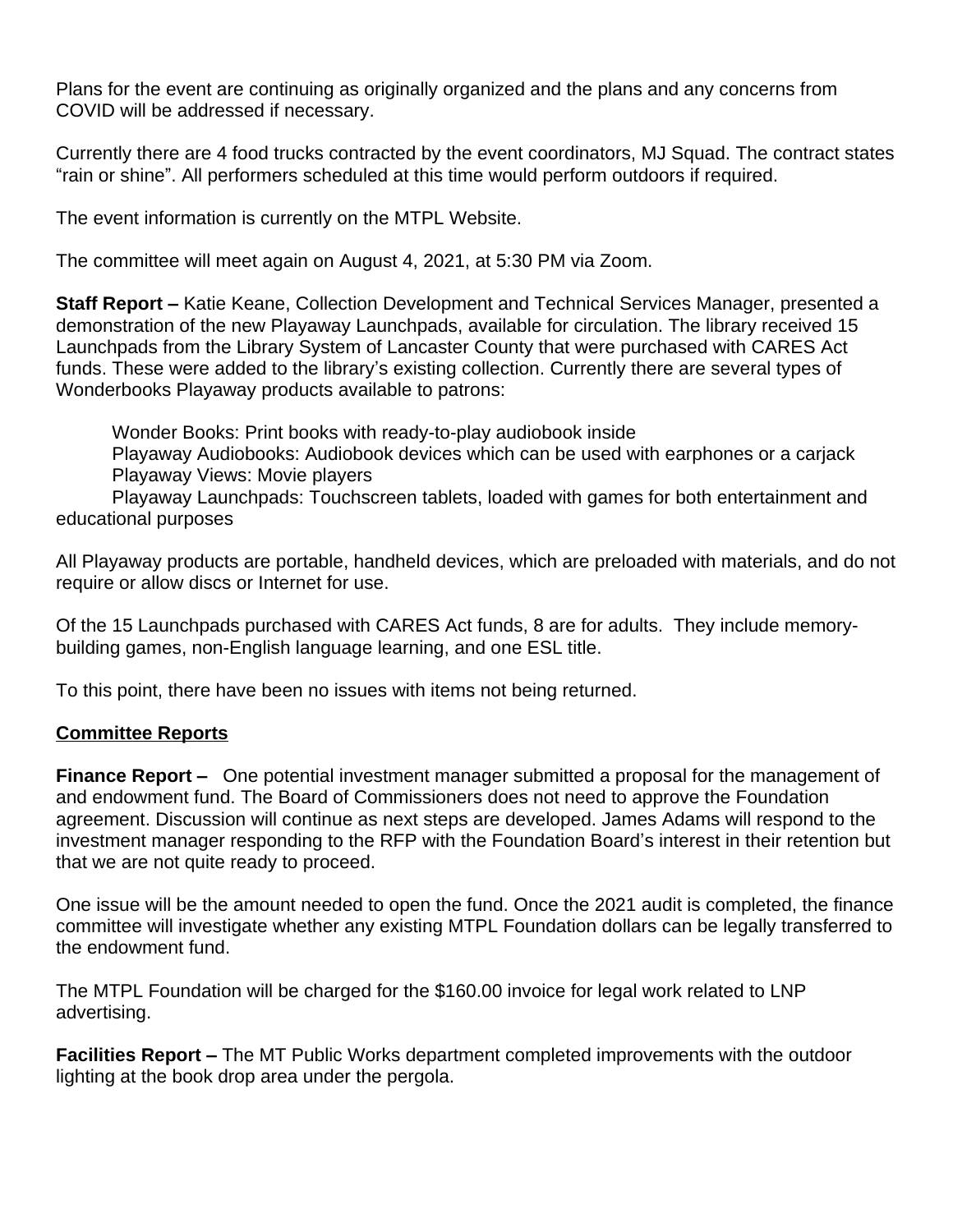A survey has been completed regarding what patrons might like to see in the Tell Café. Currently the Tell family has not responded. The survey will now be opened to the public and will be tabulated for presentation to the Foundation Board for future food items and purchase options.

Three (3) existing spaces are being designated as 10 minute only express parking at the front of the library. These spaces will be in operation once the slot markings and signage are completed. There will be no active enforcement of these spots, relying on the "honor" system for usage.

**Personnel Report – no report** 

### **Nominating Report –** no report

**Executive Director's Report-** A new Credit Card system is being implemented and hopefully will be in place for the 10<sup>th</sup> Anniversary Event and Book Sale, both in September.

It was mentioned that the book sale will be occurring during Yom Kippur this year. The event had already been advertised when staff became aware of the date conflict and will make necessary adjustments to the schedule next year to avoid this conflict.

The Manheim Township 2022 budget process has started and will run through December. Joyce and other library management staff will be working on this and will keep the Foundation Board apprised as the process moves forward for the 2022 calendar year.

Joyce reported on the Board of Commissioners retreat held in late July for the purpose of discussing funding, facility, and other strategic ideas for the future. At the retreat, Joyce reported that a discussion will need to begin on the capacity versus current funding model. This is an ongoing challenge as the services provided by MTPL continues to expand. It was reported that the Library System of Lancaster County will hire a consultant to address library service areas and formulas for the distribution of state and county funding.

A library staff Inservice Day will be held on October 11, 2021. The library will be closed on this date.

"Sign Up Genius" will be used to schedule volunteers for the Book Sale in September. An email will be generated when the app is ready for use.

#### **Old Business** – No report.

**New Business-** "ZOOM" meetings will continue to be used for the MTPL Foundation Board monthly meetings. The board will continue to reassess in a month or two depending on the COVID situation at that time.

The Foundation Board members have been requested to review their calendars for 2022 meeting dates so that dates can be finalized at the next meeting and the Township can publish the dates as required. Pay particular attention to December 2022.

**3 Points for Board of Commissioners:** 1) Sponsors for the 10<sup>th</sup> Anniversary event 2) Investment Manager search update 3) Launchpad demo

**Adjournment –** The meeting was adjourned at 6:46 PM, by unanimous consent.